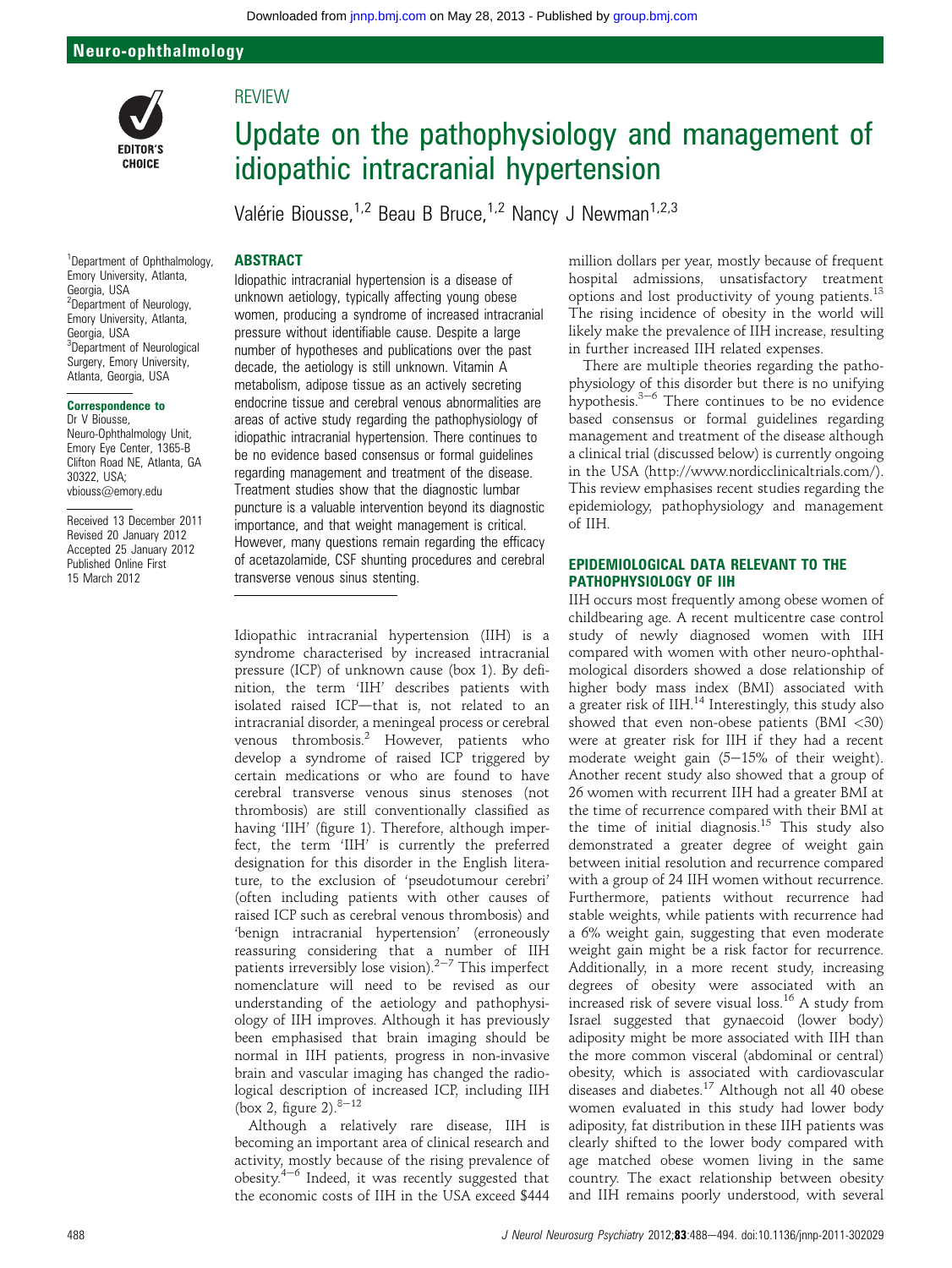#### Box 1 Modified Dandy criteria for the diagnosis of idiopathic intracranial hypertension

- 1. Signs and symptoms of increased intracranial pressure (headaches, nausea, vomiting, transient visual obscurations, papilloedema).
- 2. No localising focal neurological signs except unilateral or bilateral sixth nerve paresis.
- 3. CSF opening pressure  $\geq$ 25 cm of water\* but without cytological or chemical abnormalities.
- 4. Normal neuroimaging adequate to exclude cerebral venous thrombosis—that is, MRI of the brain, often with additional sequences (CT or MR venography).

\*The number of 25 cm of water is not an absolute cut-off, especially in children in whom CSF opening pressures as high as 28 cm of water have been documented to be normal<sup>1</sup>

aetiological hypotheses proposed, including increased central venous pressure and various hormonal and metabolic changes commonly found in obese patients.<sup>18</sup> Although there is no doubt that obesity plays a major role in the occurrence and, likely, the pathophysiology of IIH, many non-obese patients of either gender also develop a syndrome of isolated intracranial hyper-



Figure 1 Mechanism by which transverse sinus stenosis leads to increase intracranial pressure. ICP, intracranial pressure.

#### Box 2 Brain and vascular imaging findings in patients with idiopathic intracranial hypertension

- $\blacktriangleright$  Flattening of the posterior pole of the eyes
- $\triangleright$  Dilation and tortuosity of the optic nerve sheaths
- $\blacktriangleright$  Empty sella turcica
- Stenosis of one or both transverse cerebral venous sinuses

Although common in idiopathic intracranial hypertension (IIH), these radiological findings are not specific to IIH and are also found in patients with other causes of raised intracranial pressure (ICP). Additionally, patients with normal ICP are occasionally incidentally found to have one or all of the above radiological findings.

tension similar to IIH.<sup>19 20</sup> IIH is rare in prepubertal children and has characteristics distinct from the adult form, including no apparent predilection for obese girls. After puberty, however, the rate of obesity and the gender predilection is similar to that in the adult IIH population.<sup>1</sup> A recent large series confirmed that about 10% of IIH patients are men.<sup>20</sup> While affected men have a similar BMI compared with affected women, they are, on average, about a decade older than women at the time of presentation.<sup>20</sup> Although race does not seem to influence the incidence of IIH, a recent study questioned whether the association between obesity and development of IIH among Asians is as strong as in other populations.<sup>21</sup> Instead of affecting prevalence, race appears to be an important determining factor of a patient's visual prognosis, worse in Black patients compared with White patients living in the USA,<sup>22</sup> and worse in White US IIH patients compared with white French IIH patients.<sup>23</sup> Similarly, although men develop IIH less frequently than women, their visual prognosis is worse, perhaps because they have fewer headaches to alert them to the problem.<sup>20</sup>

Although various medications have been proposed to cause or, more likely, precipitate IIH (such as tetracycline and its derivatives, cyclosporine, lithium, nalidixic acid, nitrofurantoin, oral contraceptives, levonorgestrel, danaxol and tamoxifen), $4$  there are compelling test-retest data in few individual patients (such as in patients treated with tetracyclines, particularly minocycline).<sup>24-26</sup>

Obstructive sleep apnoea (OSA) is associated with  $IIH<sup>4</sup>$  It is unclear, however, if obesity is the common pathophysiological link or if OSA is another factor capable of triggering IIH in predisposed patients. It is important to emphasise that OSA might provide a worse prognosis for IIH patients.20 27 Routine screening of IIH patients with the Berlin questionnaire for OSA (brief and validated screening questionnaire which includes questions about snoring, daytime somnolence, BMI and hypertension) has been shown to be a reliable metric in the young population commonly affected by IIH.28 Overnight polysomnography is usually obtained when the clinical suspicion for OSA is high in IIH patients.27 28

#### PATHOPHYSIOLOGY OF IIH

The pathophysiological mechanisms underlying the raised ICP in IIH remain unclear but those proposed classically include increased brain water content, excess CSF production, reduced CSF absorption and increased cerebral venous pressure. As emphasised, any pathophysiological theory must ultimately account for the remarkable predilection IIH has for obese young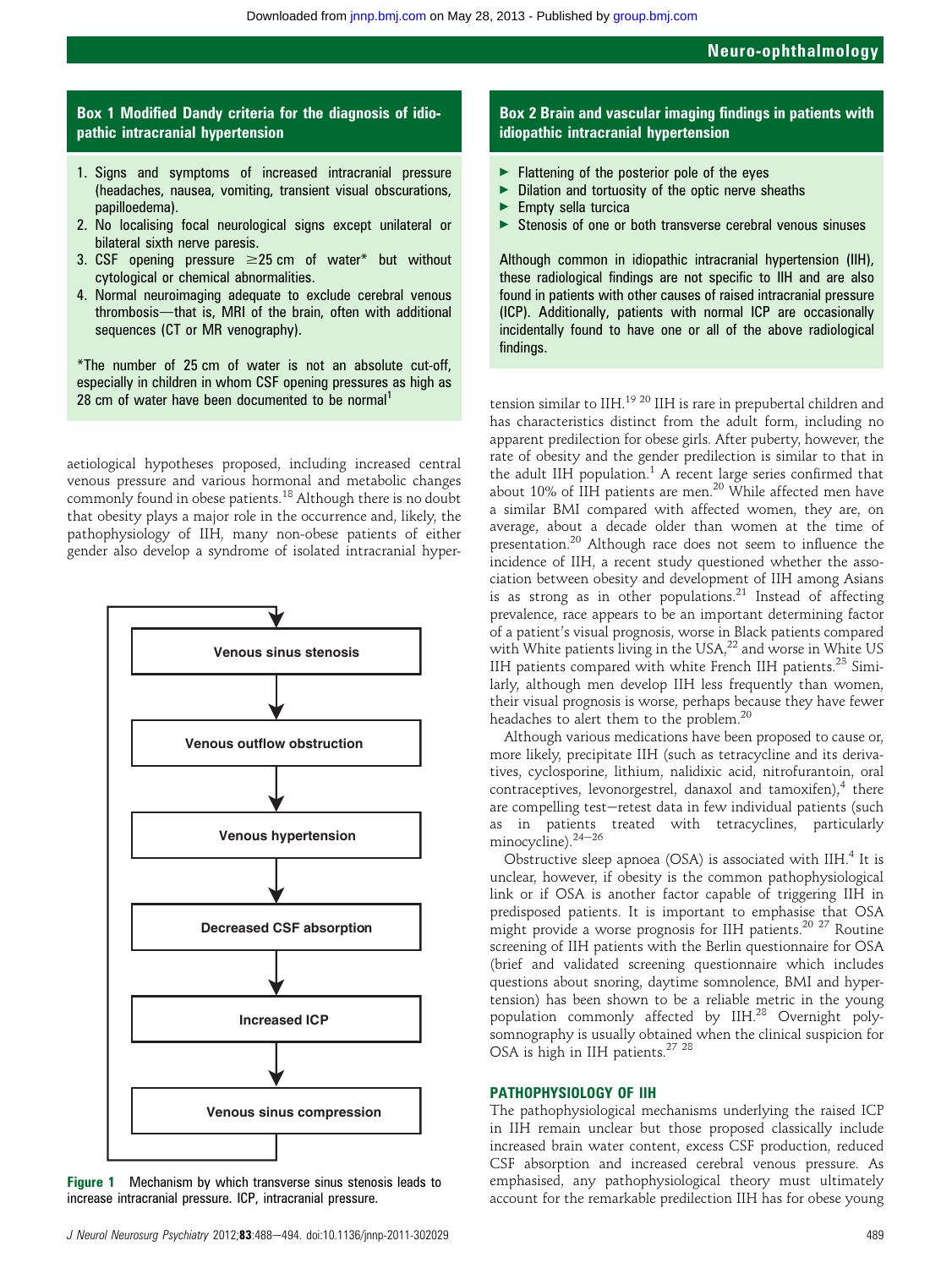#### Neuro-ophthalmology

Figure 2 MRI findings in idiopathic intracranial hypertension. Top: Posterior flattening of the globes resulting in shortening of the eyes and hyperopic shift (arrows). Dilation and tortuosity of the optic nerve sheath (arrowheads). Bottom left: Empty sella (arrow) Bottom right: Contrast-enhanced magnetic resonance venography showing bilateral distal transverse sinus stenoses (arrows).



women, as well as the few epidemiological observations described above. Multiple coexisting mechanisms are likely necessary to produce the syndrome of isolated intracranial hypertension. It seems that some patients in particular (such as obese patients, especially young women, and those with anomalous distal transverse sinuses resulting in bilateral transverse sinus stenoses (TSS)) are predisposed to developing raised ICP which might be triggered by specific events or situations, such as weight gain, endocrine changes, hypercoagulable states, specific medications and OSA.

One longstanding hypothesis for the pathogenesis of IIH involves abnormal vitamin A metabolism. While early studies evaluating serum levels of vitamin A found conflicting evidence for the role of vitamin  $A<sub>1</sub><sup>29</sup>$  two studies have shown elevated retinol levels in the CSF of patients with IIH. $^{\rm 30}$   $^{\rm 31}$  One of these studies also demonstrated that patients with IIH have higher levels of serum, but lower levels of CSF, retinol binding protein.<sup>31</sup> However, despite a large number of publications in the field of IIH over the past few years, we could not find any major study regarding vitamin A metabolism published since 2007. The ongoing US IIH trial (http://www.nordicclinicaltrials.com/) will likely provide useful information on this topic since vitamin A measurements are obtained on included patients.

These observations regarding vitamin A may be linked to another area of emerging interest in endocrinology and  $I H$ ,<sup>18</sup> the nature of adipose tissue as an actively secreting endocrine tissue.<sup>32</sup> In particular, adipose tissue derived retinol binding protein is released from adipose tissue and acts as a modulator of insulin sensitivity.29 Other adipose produced cytokines, such as

leptin, have been implicated in the pathophysiology of IIH but their role remains unclear.<sup>18</sup> Because the hormonal secretions and biological functions of adipose tissue are highly dependent on its regional distribution in the body, $32$  fat distribution may ultimately be as important as total adiposity in the pathogenesis of IIH.<sup>17</sup> However, the finding of predominant lower body adiposity in IIH is somewhat surprising given that IIH has been potentially associated with conditions related to increased intraabdominal visceral fat, such as elevated levels of adipose tissue derived retinol binding protein,<sup>30</sup> polycystic ovarian disease in women<sup>33</sup> and androgen deficiency in men.<sup>34</sup> Another recent area of research includes the brain water channel aquaporin-4, which mediates rapid rapid transmembrane osmotic movement of water and is critically involved in brain water homeostasis. So far, results of studies investigating aquaporin-4 have been negative.35 36 Metabolomics are also a promising area of study and aim to identify new candidate markers that may be involved in the pathophysiology of IIH. $^{37}$   $^{38}$  A study<sup>38</sup> suggested that nuclear MR spectroscopic metabolic profiling of CSF and serum can identify differences between IIH, multiple sclerosis, cerebrovascular diseases and mixed neurological diseases. Identification of disease unique metabolites may also provide information on disease pathology and open new areas of research.

Increased intracranial venous pressure related to stenosis of the distal portion of the transverse cerebral sinuses is another proposed mechanism of IIH that has received substantial recent interest.<sup>4–11 39–42</sup> Because CSF is passively resorbed into the intracranial venous sinuses via the arachnoid granulations, stenosis of a dominant transverse sinus or stenoses of both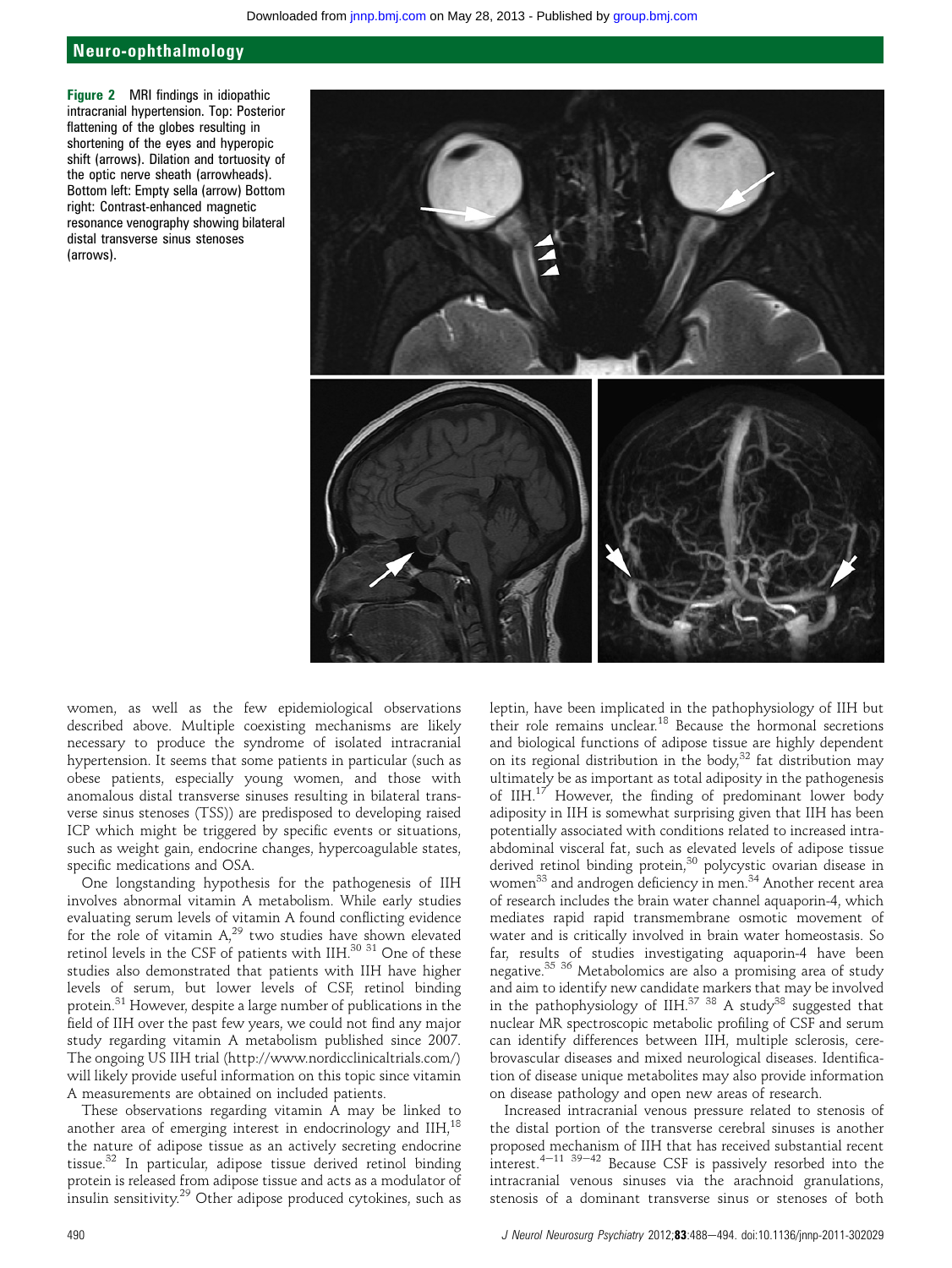transverse sinuses can impair venous drainage, resulting in cerebral venous hypertension and impaired CSF absorption (figure 1). Numerous recent publications have shown that such TSSs are present in a large majority of patients with IIH. It is, however, not clear whether they are incidental, secondary to increased ICP or causal.<sup>40 43 44</sup> Anatomical studies have suggested that these stenoses might be incidentally related to the presence of trabeculae, septa or large arachnoid granulations in the transverse sinuses. $39$  It has also been shown that such distal TSS can develop secondary to increased ICP because of external compression of the distal portion of the transverse venous sinuses. The observation of complete reversal of TSS after a lumbar puncture or a CSF shunting procedure supports this theory (figure 3).<sup>43 44</sup> In addition,  $\overrightarrow{T}$ SS are occasionally found in patients without intracranial hypertension, suggesting that they may have no functional significance in some patients.<sup>8</sup> Regardless of the cause of the TSS often observed in IIH patients, treatment with endovascular stenting usually results in decreased venous pressure gradient, thereby inducing improved CSF absorption and subsequent decrease in ICP (figure 3). $43-45$  It is still unclear, however, whether the presence of unilateral or bilateral TSS has any direct consequence on the natural history and prognosis of IIH.

Another venous mechanism proposed in the development of increased ICP in IIH patients is the occurrence of microthrombosis from thrombophilia within the cerebral veins,<br>resulting in impaired CSF absorption.<sup>46—48</sup> While many would argue that the presence of any thrombophilia would make these cases ineligible for the diagnosis of IIH, the absence of true venous sinus thrombosis and the strength of the associations between underlying systemic hypercoagulability disorders and so-called IIH in these studies is provocating. However, routine hypercoagulation studies in presumed IIH patients are not warranted unless there is a demonstrated clot within the cerebral venous sinuses or a strong personal or family history of thrombophilia.<sup>49</sup>

#### TREATMENT OF IIH

The two goals of treatment in IIH are to alleviate symptoms of increased ICP, particularly headaches, and to preserve vision.

General recommendations include evaluation and treatment of potential contributing factors (including weight gain and obesity, medication use, anaemia and OSA), weight loss and medical headache management. Immediate management is primarily based on the duration of symptoms, evaluation of visual function and patient characteristics (box 3).

The treatment of raised ICP itself begins with the diagnostic lumbar puncture, which is often effective in transiently improving symptoms and signs. Interestingly, it is not uncommon to observe a lasting clinical remission following a single lumbar puncture in some IIH patients, $50$  obviating the need for further medical or surgical treatment. This phenomenon cannot be simply explained by the amount of CSF drained, or by the hole made in the dura by the needle used for the lumbar puncture. Mathematical models of CSF hydraulics likely explain this phenomenon by the interaction of various factors, such as CSF formation, compliance, cerebral blood flow and outflow resistance, which can lead to multiple stable and unstable equilibrium levels of ICP in  $I H<sup>40</sup>$  If a single lumbar puncture lowers the CSF pressure beyond the threshold level of an unstable equilibrium, the ICP must settle into a lower stable pressure state until other factors cause the pressure to exceed that threshold. This observation emphasises the importance of the initial lumbar puncture as a therapeutic procedure in IIH in addition to its diagnostic importance. It also explains why some patients dramatically improve after two or three lumbar punctures or require episodic lumbar punctures to remain asymptomatic.

Patients with persistent symptoms and signs can be treated using medical and surgical approaches, although there are currently no results from large randomised controlled trials prospectively assessing and comparing these treatments.

Weight loss is a critical part of the treatment of overweight and obese IIH patients. Only a modest degree of weight loss (about  $5-10\%$  of total body weight) is usually required for improvement in symptoms and signs $^{51}$  although it is likely that aggressive weight control is an efficient way to improve the overall quality of life of obese IIH patients. A recent study of 25 obese women with IIH showed that weight loss effectively reduced not only headaches and papilloedema, but also ICP.<sup>52</sup>



Figure 3 Resolution of bilateral transverse sinus stenosis after lumboperitoneal shunt in a young obese woman with idiopathic intracranial hypertension.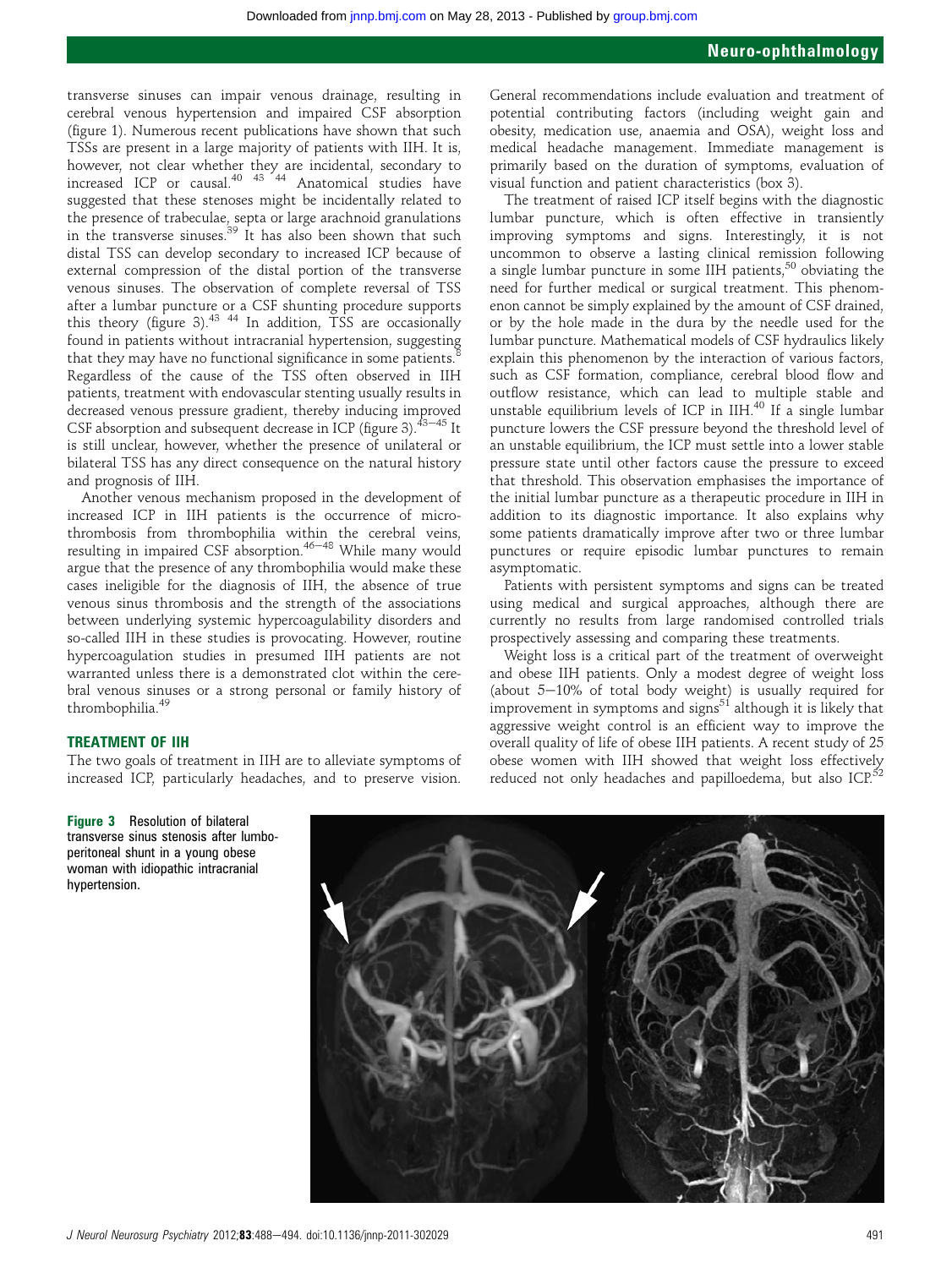#### Box 3 Factors independently associated with a worse visual outcome in idiopathic intracranial hypertension

- ▶ Male gender
- Race (Black patients)
- < Morbid obesity
- < Anaemia
- Obstructive sleep apnoea
- Acute onset of symptoms and signs of raised intracranial pressure (fulminant idiopathic intracranial hypertension)

Weight loss is often not an effective short term treatment and thus usually must be initiated in association with other treatments, However, it remains essential to emphasise the importance of weight loss and the prevention of weight fluctuation in the long term management of obese or overweight IIH patients in order to minimise the risk of recurrence.<sup>15</sup> Bariatric surgery can be considered in morbidly obese IIH patients in whom attempts at weight loss have been unsuccessful or in whom other medical morbidities of obesity already coexist, and two recent studies have specifically reviewed the positive effects of bariatric surgery on IIH.<sup>53</sup>  $54$ 

Carbonic anhydrase inhibitors, such as acetazolamide  $(1-2)$ g daily, most often divided into two doses), are the main medical treatment classically prescribed for IIH. Acetazolamide decreases the production of CSF in humans and therefore has always been considered the treatment of choice in IIH<sup>55</sup> although no trial data are currently available to confirm its effectiveness. The preliminary results of the IIH Pilot Trial from Birmingham, UK, in which 50 patients were randomised to receive acetazolamide or no acetazolamide, emphasised the practical difficulties of performing such a study because of poor recruitment and medication side effects (paraesthesias, altered taste sensation and lethargy).<sup>56</sup> A multicentre, double blind, placebo controlled clinical trial, called the IIHTT (the Idiopathic Intracranial Hypertension Treatment Trial), is currently enrolling patients in the USA (http://www.nordicclinicaltrials.com/). This trial compares the efficacy of acetazolamide and placebo in the treatment of IIH patients with moderate visual field defects. All patients are also treated with a low sodium diet and participate in a standardised weight loss programme. This trial will hopefully clarify the efficacy of acetazolamide and weight loss in IIH patients with moderate visual loss.

Topiramate (which has weak carbonic anhydrase inhibition properties) has also been suggested for the treatment of IIH, particularly for the treatment of headaches.<sup>57</sup> A small open label study comparing acetazolamide with topiramate for the treatment of IIH suggested that topiramate might be effective in the treatment of IIH. Presumed mechanisms of action of topiramate in IIH were a combination of weight reduction as well as reduction of CSF formation.<sup>5</sup>

A small study<sup>58</sup> suggested that octreotide, a potent inhibitor of growth hormone and insulin-like growth factor 1, might reduce the ICP in IIH patient. Although this drug is not routinely used in IIH, it might represent a promising area of research.

Oral steroids have been used as a treatment for IIH in the past but are associated with significant long term side effects, such as weight gain, obviously undesirable in this patient population, and therefore should not be prescribed. High dose intravenous steroids are still occasionally used in patients with rapidly progressive visual loss from fulminant IIH while a more definitive treatment is organised.<sup>59</sup>

Surgery is required in patients with a fulminant onset of disease or when other treatments have failed to prevent progressive visual loss. More rarely, surgery may be performed for refractory headaches related to chronically elevated ICP. The choice of procedure depends on local resources, as well as the patient's symptoms and signs. In patients with papilloedema who have severe visual loss, but minimal or no headache, optic nerve sheath fenestration (ONSF) is often advised, while in those with visual loss, papilloedema and headache, a CSF diversion procedure, such as ventriculo-peritoneal (VP) or lumbo-peritoneal (LP) shunting, is preferred. Aggressive management with ONSF or CSF shunting is usually required to prevent catastrophic visual loss in those with acute and rapidly progressive visual loss.<sup>59</sup> These patients might benefit from a transient lumbar drain while awaiting a more definite surgical procedure. When available, an ONSF is often performed first in patients with visual loss and papilloedema. Although no prospective study has effectively compared LP shunts with VP shunts, a large number of recent publications have addressed surgical interventions of  $IIH$ .<sup>60–66</sup> Retrospective series suggest that both techniques are equally efficient in controlling clinical manifestations of IIH as well as reducing the intracranial pressure in the immediate postoperative period. In one series, <sup>65</sup> failure rates seemed to be slightly higher for VP shunts (14%) than LP shunts (11%). However, revision rates were higher with LP shunts (60%) than with VP shunts (30%). Despite the apparent high rate of complications (and failure), CSF shunting procedures remain the most widely performed surgical treatment for IIH and are usually very useful acutely to prevent or treat devastating visual loss in selected patients. It is important to emphasise that most IIH patients have a relatively 'benign' and self-limited course, and never require any surgical treatment.

It is now well accepted that stenting of transverse venous sinus stenoses reduces cerebral venous pressure, reduces ICP and improves symptoms and signs in selected IIH patients.<sup>43</sup> <sup>45</sup> <sup>67</sup> However, endovascular venous sinus stenting can result in serious complications, such as stent migration, venous sinus perforation, in-stent thrombosis, subdural haemorrhage and the development of recurrent stenoses immediately proximal to the stent.<sup>43</sup> <sup>45</sup> <sup>67</sup> Until more data are available on the safety and long term outcome of venous stenting in young IIH patients, this procedure should be limited to selected patients with bilateral TSS or with a hypoplastic transverse sinus on one side and TSS on the other, and refractory symptoms and signs of increased ICP, who cannot undergo (or have failed) more conventional surgical treatments.

#### **CONCLUSION**

Many questions remain unanswered about IIH. Its association with female gender and obesity is striking. However, studies indicate that IIH can also occur in men, non-obese adults, older adults and in prepubertal children. Identification of subgroups at high risk for irreversible visual loss, such as Black patients, men and patients with fulminant IIH (box 3), helps determine management approaches and refine follow-up strategies. Ongoing pathophysiology studies, as well as clinical trials, are promising and should provide more insight into this relatively common, yet poorly understood, syndrome of isolated intracranial hypertension.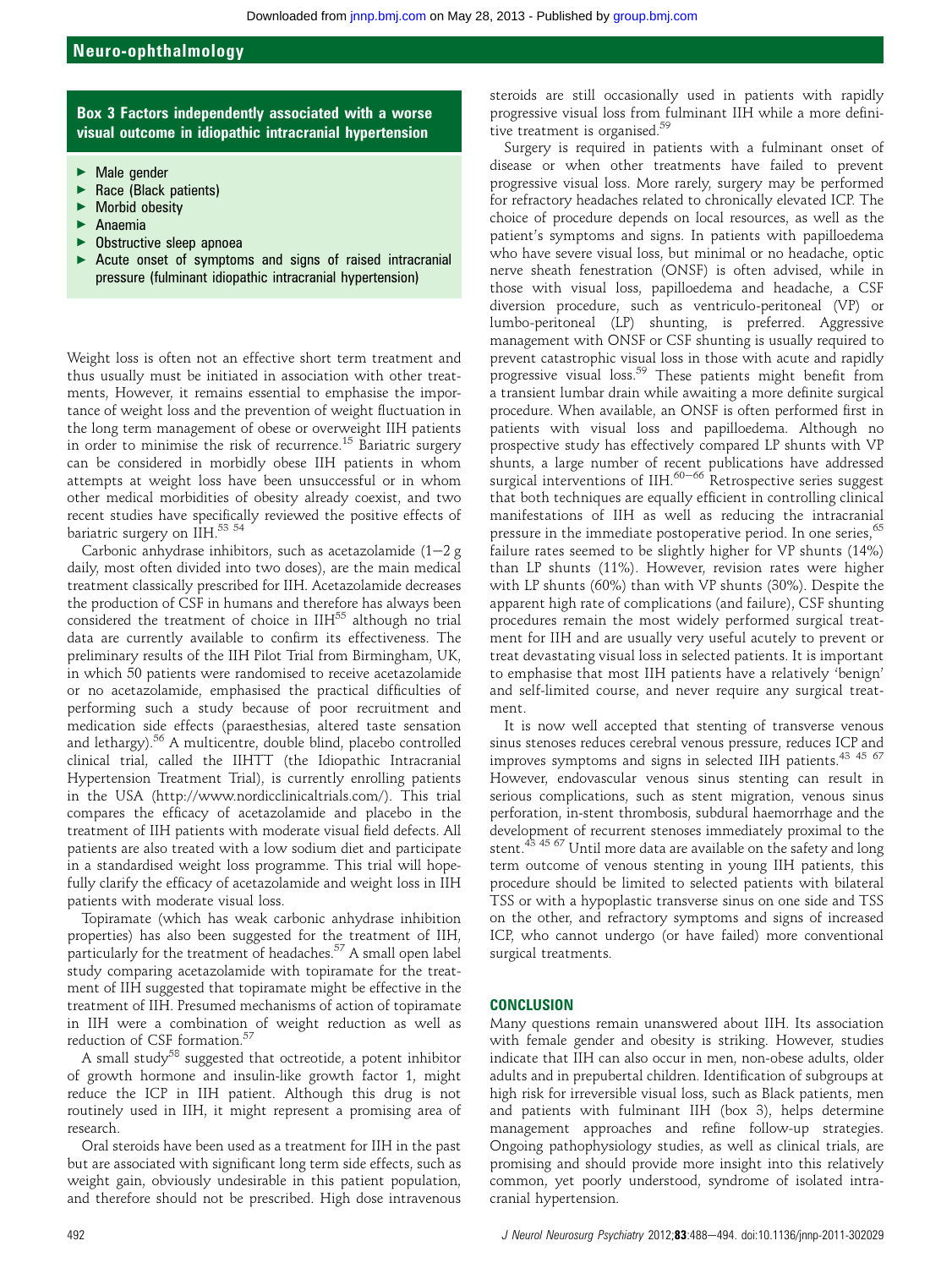Contributors All three authors contributed to the review of the literature, and the preparation of the manuscript and figures.

**Funding** This study was supported in part by a departmental grant (Department of Ophthalmology) from Research to Prevent Blindness Inc, New York, by core grant P30-EY06360 (Department of Ophthalmology). BBB receives research support from the NIH/PHS (KL2-RR025009, UL1-RR025008), NIH/NEI (K23-EY019341) and the Knights Templar Eye Foundation; and received the American Academy of Neurology Practice Research Fellowship. NJN is a recipient of the Research to Prevent Blindness Lew R Wasserman Merit Award.

#### Competing interests None.

Provenance and peer review Commissioned; externally peer reviewed.

#### **REFERENCES**

- 1. Ko MW, Liu GT. Pediatric idiopathic intracranial hypertension (pseudotumor cerebri). Horm Res Paediatr  $2010:74:381-9$ .
- 2. Friedman DI, Jacobson DM. Diagnostic criteria for idiopathic intracranial hypertension. Neurology 2002;59:1492-5.
- 3. Friedman DI, Jacobson DM. Idiopathic intracranial hypertension. J Neuroophthalmol  $2004:24:138-45$
- 4. Wall M. Idiopathic intracranial hypertension. Neurol Clin 2010;28:593-617.<br>5. Digre KB. Idiopathic intracranial hypertension. BMJ 2010:341:c2836.
- Digre KB. Idiopathic intracranial hypertension. BMJ 2010;341:c2836. 6. Kapoor KG. More than meets the eye? Redefining idiopathic intracranial
- hypertension. Int J Neurosci 2010;120:471-82. 7. Karahalios DG, Rekate HL, Khayata MH, et al. Elevated intracranial venous pressure
- as a universal mechanism in pseudotumor cerebri of varying etiologies. Neurology 1996;46:198-202.
- 8. **Farb RI,** Vanek I, Scott JN, et al. Idiopathic intracranial hypertension: the prevalence and morphology of sinovenous stenosis. Neurology  $2003;60:1418-24$ .
- 9. **Degnan AJ, Levy LM. Pseudotumor cerebri: brief review of clinical syndrome and** imaging findings. AJNR Am J Neuroradiol 2011;32:1986-93. 10. **Rohr AC, Riedel C, Fruehauf MC, et al. MR imaging findings in**
- patients with secondary intracranial hypertension. AJNR Am J Neuroradiol  $2011:32:1021-9$
- 11. **Connor SE,** Siddiqui MA, Stewart VR, et al. The relationship of transverse sinus stenosis to bony groove dimensions provides an insight into the aetiology of idiopathic intracranial hypertension. Neuroradiology 2008;50:999-1004.
- 12. **Shofty B,** Ben-Sira L, Constantini S, et al. Optic nerve sheath diameter on MR imaging: Establishment of norms and comparison of pediatric patients with idiopathic intracranial hypertension with healthy controls. AJNR Am J Neuroradiol.  $2012;$ 33:366-9.
- 13. Friesner D, Rosenman R, Lobb BM, et al. Idiopathic intracranial hypertension in the USA: the role of obesity in establishing prevalence and healthcare costs. Obes Rev 2011:12:e372-80.
- 14. Daniels AB, Liu GT, Volpe NJ, et al. Profiles of obesity, weight gain, and quality of life in idiopathic intracranial hypertension (pseudotumor cerebri). Am J Ophthalmol 2007:143:635-41.
- 15. Ko MW, Chang SC, Ridha MA, et al. Weight gain and recurrence in idiopathic intracranial hypertension: a case-control study. Neurology 2011;76:1564-7.
- 16. Szewka AJ, Bruce BB, Newman NJ, et al. Idiopathic intracranial hypertension: relation between obesity and visual outcomes. J Neuroophthalmol. Published Online First: 3 January 2012.
- 17. Kesler A, Kliper E, Shenkerman G, et al. Idiopathic intracranial hypertension is associated with lower body adiposity. Ophthalmology 2010;117:169-74.
- 18. Ooi LY, Walker BR, Bodkin PA, et al. Idiopathic intracranial hypertension: can studies of obesity provide the key to understanding pathogenesis? Br J Neurosurg. 2008;22:187-94.
- 19. Bruce BB, Kedar S, Van Stavern GP, et al. Atypical idiopathic intracranial hypertension: normal BMI and older patients. Neurology 2010;74:1827-32.
- 20. Bruce BB, Kedar S, Van Stavern GP, et al. Idiopathic intracranial hypertension in men. Neurology 2009;72:304-9.
- 21. **Kim TW,** Choung HK, Khwarg SI, et al. Obesity may not be a risk factor for idiopathic intracranial hypertension in Asians. Eur J Neurol 2008;15:876-9.
- 22. Bruce BB, Preechawat P, Newman NJ, et al. Racial differences in idiopathic intracranial hypertension. Neurology 2008;70:861-7.
- 23. Mrejen S, Vignal C, Bruce BB, et al. Idiopathic intracranial hypertension: a comparison between French and North-American white patients. Rev Neurol  $(Paris)$  2009; **165**: 542-8.
- 24. Friedman DI. Medication-induced intracranial hypertension in dermatology. Am J Clin Dermatol  $2005;$ 6:29-37.
- 25. Kesler A, Goldhammer Y, Hadayer A, et al. The outcome of pseudotumor cerebri induced by tetracycline therapy. Acta Neurol Scand 2004;110:408-11.
- 26. Chiu AM, Chuenkongkaew WL, Cornblath WT, et al. Minocyclin treatment and pseudotumor cerebri syndrome. Am J Ophthalmol 1998;126:116-21.
- 27. Wall M, Purvin V. Idiopathic intracranial hypertension in men and the relationship to sleep apnea. Neurology 2009;72:300-1.
- 28. Thurtell MJ, Bruce BB, Rye DB, et al. The Berlin questionnaire screens for obstructive sleep apnea in idiopathic intracranial hypertension. J Neuroophthalmol  $2011;31:316-19.$
- 29. Libien J. Blaner WS. Retinol and retinol-binding protein in cerebrospinal fluid: can vitamin A take the "idiopathic" out of idiopathic intracranial hypertension? J Neuroophthalmol  $2007;$ 27:253-7.
- 30. Tabassi A, Salmasi AH, Jalali M. Serum and CSF vitamin A concentrations in idiopathic intracranial hypertension. Neurology 2005;64:1893-6.
- 31. Warner JE, Larson AJ, Bhosale P, et al. Retinol-binding protein and retinol analysis in cerebrospinal fluid and serum of patients with and without idiopathic intracranial hypertension. J Neuroophthalmol 2007;27:258-62.
- 32. Wozniak SE, Gee LL, Wachtel MS, et al. Adipose tissue: the new endocrine organ? Dig Dis Sci 2009;54:1847-56.
- 33. Glueck CJ, Aregawi D, Goldenberg N, et al. Idiopathic intracranial hypertension, polycystic-ovary syndrome, and thrombophilia. J Lab Clin Med  $2005;145:72-82.$
- 34. Fraser JA, Bruce BB, Rucker J, et al. Risk factors for idiopathic intracranial hypertension in men: a case-control study. J Neurol Sci 2010:290:86-9.
- 35. **Dhungana S,** Waters P, Ismail A, et al. Absence of aquaporin-4 antibodies in patients with idiopathic intracranial hypertension. J Neurol 2010;257:1211-12. Corrected and republished in: J Neurol 2010;257:1229-30.
- 36. Kerty E, Heuser K, Indahl UG, et al. Is the brain water channel aquaporin-4 a pathogenetic factor in idiopathic intracranial hypertension? Results from a combined clinical and genetic study in a Norwegian cohort. Acta Ophthalmol. Published Online First: 13 September 2011. doi:10.1111/j.1755-3768.2011.02231.x
- 37. Brettschneider J, Hartmann N, Lehmensiek V, et al. Cerebrospinal fluid markers of idiopathic intracranial hypertension: is the renin-angiotensinogen system involved?  $Cebhalalqia$  2011:31:116-21.
- 38. Sinclair AJ, Viant MR, Ball AK, et al. NMR-based metabolomic analysis of cerebrospinal fluid and serum in neurological disease-a diagnostic tool? NMR  $Biomed$  2010;23:123-32.
- 39. Strydom MA, Briers N, Bosman MC, et al. The anatomical basis of venographic filling defects of the transverse sinus. Clin Anat  $2010;23:153-9$ .
- 40. **Bateman GA,** Stevens SA, Stimpson J. A mathematical model of idiopathic intracranial hypertension incorporating increased arterial inflow and variable venous outflow collapsibility. J Neurosurg 2009;110:446-56.
- 41. Sander K, Poppert H, Etgen T, et al. Dynamics of intracranial venous flow patterns in patients with idiopathic intracranial hypertension. *Eur Neurol* 2011:66:334-8.
- 42. Rohr A, Bindeballe J, Riedel C, et al. The entire dural sinus tree is compressed in patients with idiopathic intracranial hypertension: a longitudinal, volumetric magnetic resonance imaging study. Neuroradiology 2012;54:25-33.
- 43. **Ahmed R, Friedman DI, Halmagyi GM. Stenting of the transverse sinuses in** idiopathic intracranial hypertension. J Neuroophthalmol 2011;31:374-80.
- 44. Stienen A, Weinzierl M, Ludolph A, et al. Obstruction of cerebral venous sinus secondary to idiopathic intracranial hypertension. Eur J Neurol 2008;15:1416-18.
- 45. Albuquerque FC, Dashti SR, Hu YC, et al. Intracranial venous sinus stenting for benign intracranial hypertension: clinical indications, technique, and preliminary results. World Neurosurg 2011;75:648-52.
- 46. Kesler A, Kliper E, Assayag EB, et al. Thrombophilic factors in idiopathic intracranial hypertension: a report of 51 patients and a meta-analysis. Blood Coagul Fibrinolysis 2010;21:328-33.
- 47. Hannerz J, Antovic JP, Blombäck M, et al. Inflammatory and haemostatic markers in idiopathic intracranial hypertension. J Intern Med  $2011$ ; 270:496-9.
- 48. Biousse V, Rucker JC, Vignal C, et al. Anemia and papilledema. Am J Ophthalmol 2003;135:437-46.
- 49. Biousse V, Ameri A, Bousser MG. Isolated intracranial hypertension as the only sign of cerebral venous thrombosis. Neurology 1999;53:1537-42.
- 50. De Simone R, Marano E, Fiorillo C, et al. Sudden re-opening of collapsed transverse sinuses and longstanding clinical remission after a single lumbar puncture in a case of idiopathic intracranial hypertension. Pathogenetic implications. Neurol Sci  $2005;25:342-4.$
- 51. Wong R, Madill SA, Pandey P, et al. Idiopathic intracranial hypertension: the association between weight loss and the requirement for systemic treatment. BMC Ophthalmol 2007;7:15.
- 52. Sinclair AJ, Burdon MA, Nightingale PG, et al. Low energy diet and intracranial pressure in women with idiopathic intracranial hypertension: prospective cohort study. **BMJ 2010;341**:c2701.
- 53. Egan RJ, Meredith HE, Coulston JE, et al. The effects of laparoscopic adjustable gastric banding on idiopathic intracranial hypertension. Obes Surg  $2011;$ **21**:161-6.
- 54. Fridley J, Foroozan R, Sherman V, et al. Bariatric surgery for the treatment of idiopathic intracranial hypertension. J Neurosurg  $2011;114:34-9$ .
- 55. **Rubin RC, Henderson ES, Ommaya AK, et al. The production of cerebrospinal fluid in** man and its modification by acetazolamide. J Neurosurg 1966;25:430-6.
- 56. Ball AK, Howman A, Wheatley K, et al. A randomised controlled trial of treatment for idiopathic intracranial hypertension. J Neurol 2011;258:874-81.
- 57. **Celebisoy N, Gokcay F, Sirin H, et al. Treatment of idiopathic intracranial** hypertension: topiramate vs acetazolamide, an open-label study. Acta Neurol Scand  $2007:116:322 - 7$
- 58. Deftereos SN, Panagopoulos G, Georgonikou D, et al. Treatment of idiopathic intracranial hypertension: is there a place for octreotide? Cephalalgia 2011;31:1679-80.
- 59. Thambisetty M, Lavin PJ, Newman NJ, et al. Fulminant idiopathic intracranial hypertension. Neurology 2007;68:229-32.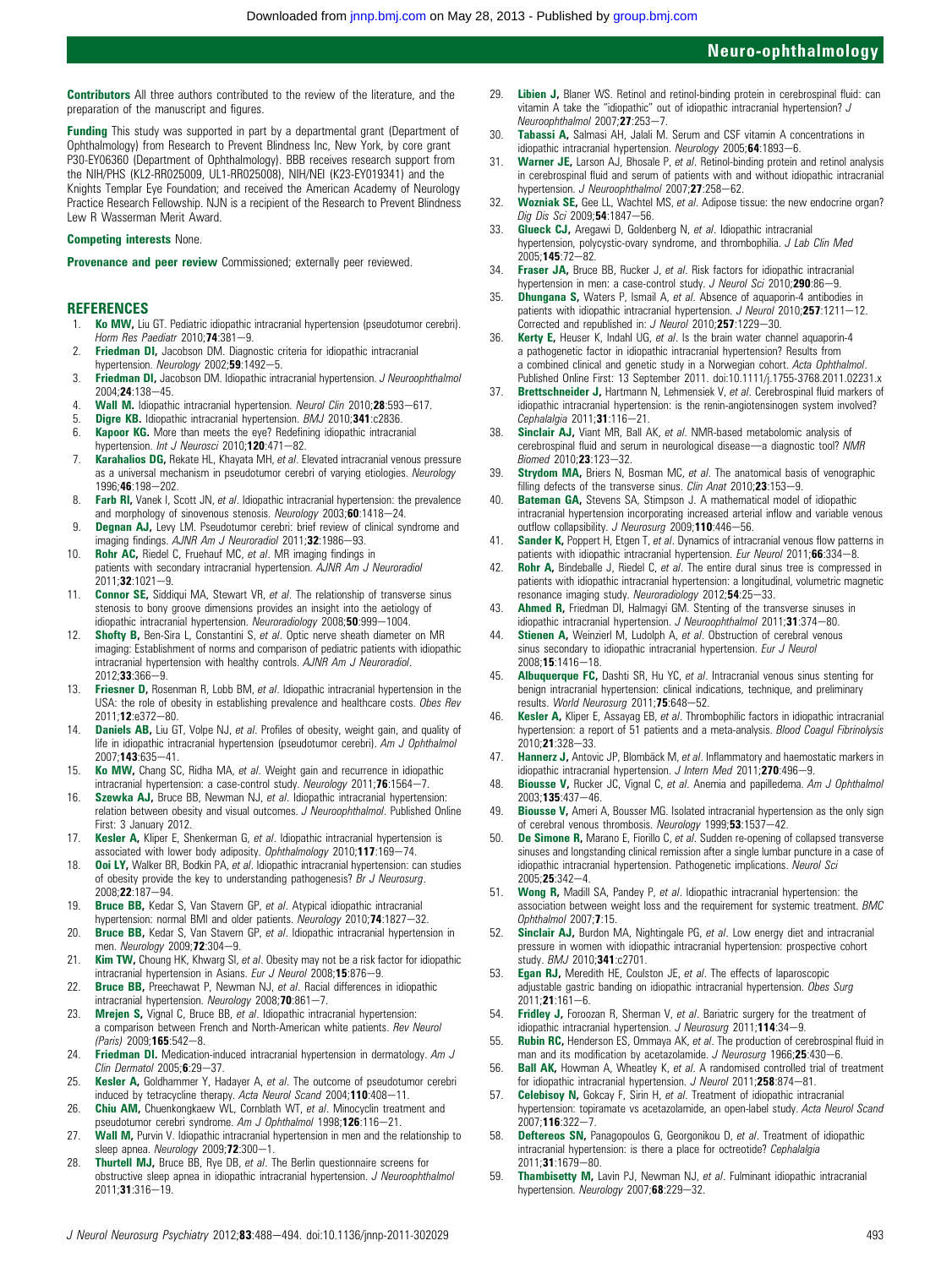#### Neuro-ophthalmology

- 60. Sinclair AJ, Kuruvath S, Sen D, et al. Is cerebrospinal fluid shunting in idiopathic intracranial hypertension worthwhile? A 10-year review. Cephalalgia 2011;31:1627-33.
- 61. Ulivieri S, Oliveri G, Georgantzinou M, et al. Long-term effectiveness of lumboperitoneal flow-regulated shunt system for idiopathic intracranial hypertension. J Neurosura Sci 2009: $53:107 - 11$ .
- 62. El-Saadany WF, Farhoud A, Zidan I. Lumboperitoneal shunt for idiopathic intracranial hypertension: patients' selection and outcome. Neurosurg Rev 2012;35:239-44
- 63. Kandasamy J, Hayhurst C, Clark S, et al. Electromagnetic stereotactic ventriculoperitoneal CSF shunting for idiopathic intracranial hypertension: a successful step forward? World Neurosurg 2011;75:155-60.
- 64. **Tarnaris A**, Toma AK, Watkins LD, et al. Is there a difference in outcomes of patients with idiopathic intracranial hypertension with the choice of cerebrospinal fluid diversion site: a single centre experience. Clin Neurol Neurosurg 2011;113:477-9.
- 65. Abubaker K, Ali Z, Raza K, et al. Idiopathic intracranial hypertension: lumboperitoneal shunts versus ventriculoperitoneal shunts-case series and literature review. Br J Neurosurg 2011;25:94-9.
- 66. Alsuhaibani AH, Carter KD, Nerad JA, et al. Effect of optic nerve sheath fenestration on papilledema of the operated and the contralateral nonoperated eyes in idiopathic intracranial hypertension. Ophthalmology 2011;118:412-14.
- 67. Ahmed RM, Wilkinson M, Parker GD, et al. Transverse sinus stenting for idiopathic intracranial hypertension: a review of 52 patients and of model predictions. AJNR Am  $J$  Neuroradiol 2011; 32:1408-14.

ESSENTIAL<br>ADINAL **READING FOR PLAB EXAMINEES**

**BMILK** 

Postgraduate **Medical Journal** 

**BMJI** Journals

# **Advancing Postgraduates. Enhancing Healthcare.**

The **Postgraduate Medical Journal** is dedicated to advancing the understanding of postgraduate medical education and training.

- Acquire the necessary skills to deliver the highest possible standards of patient care
- Develop suitable training programmes for your trainees
- Maintain high standards after training ends

*Published on behalf of the fellowship for Postgraduate Medicine*

**FOR MORE DETAILS OR TO SUBSCRIBE, VISIT THE WEBSITE TODAY postgradmedj.com**